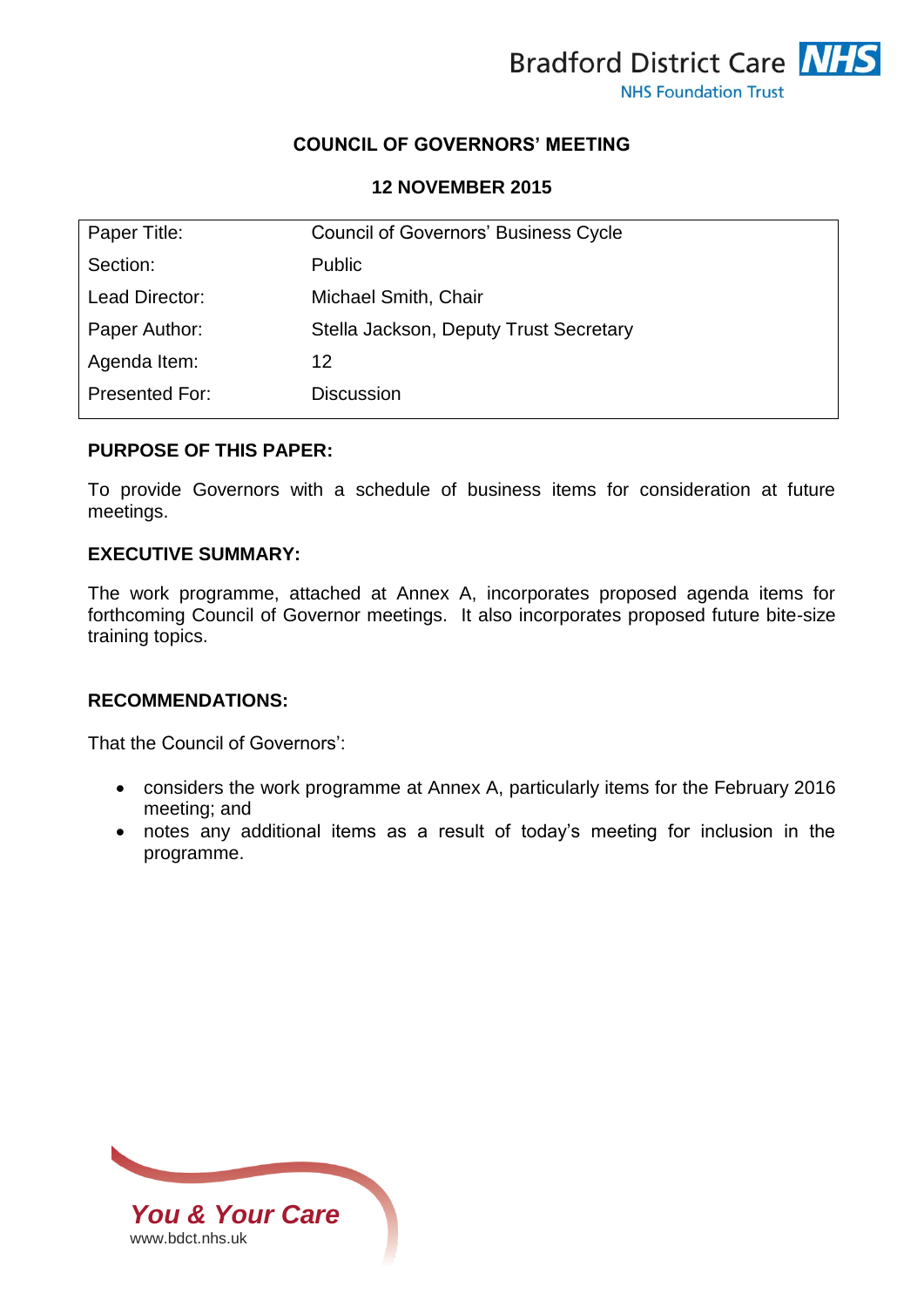

# **ANNEX A: COUNCIL OF GOVERNORS' WORK PROGRAMME 2015/16**

| <b>Subject Group</b>                  | <b>13 August 2015</b>                                                                                                                                                                                                                        | 12 November 2015                                                                                                                           |
|---------------------------------------|----------------------------------------------------------------------------------------------------------------------------------------------------------------------------------------------------------------------------------------------|--------------------------------------------------------------------------------------------------------------------------------------------|
| <b>Standing Items</b>                 | Chair's Report on Board of Director Meetings<br><b>Integrated Performance Report</b><br>Council of Governors' Work Programme<br><b>Governor Feedback</b>                                                                                     | Chair's Report on Board of Director Meetings<br>Integrated Performance Report<br>Council of Governors' Work Programme<br>Governor Feedback |
| <b>Bitesize Training</b>              | <b>Quality Account</b>                                                                                                                                                                                                                       | Annual Planning Awayday                                                                                                                    |
| <b>Quality and</b><br><b>Strategy</b> | <b>Quality Account</b><br><b>Annual Planning</b><br>15 Step Quality Visits                                                                                                                                                                   | Membership Strategy update<br><b>Annual Plan Priorities</b><br>Presentation on the work of the Quality and Safety<br>Committee             |
| Governance                            | <b>Governor Committees Report</b><br><b>Glossary of Terms</b><br>Lead Governor Appointment (Annual)<br>Governor Committee Membership (Annual)<br>Annual Members' Meeting/Annual General Meeting<br>Quality and Safety Committee Presentation | <b>Governor Committees Report</b><br>Process of Performance Evaluation of Chairs and NEDs                                                  |

**COUNCIL OF GOVERNORS' WORK PROGRAMME 2015/16**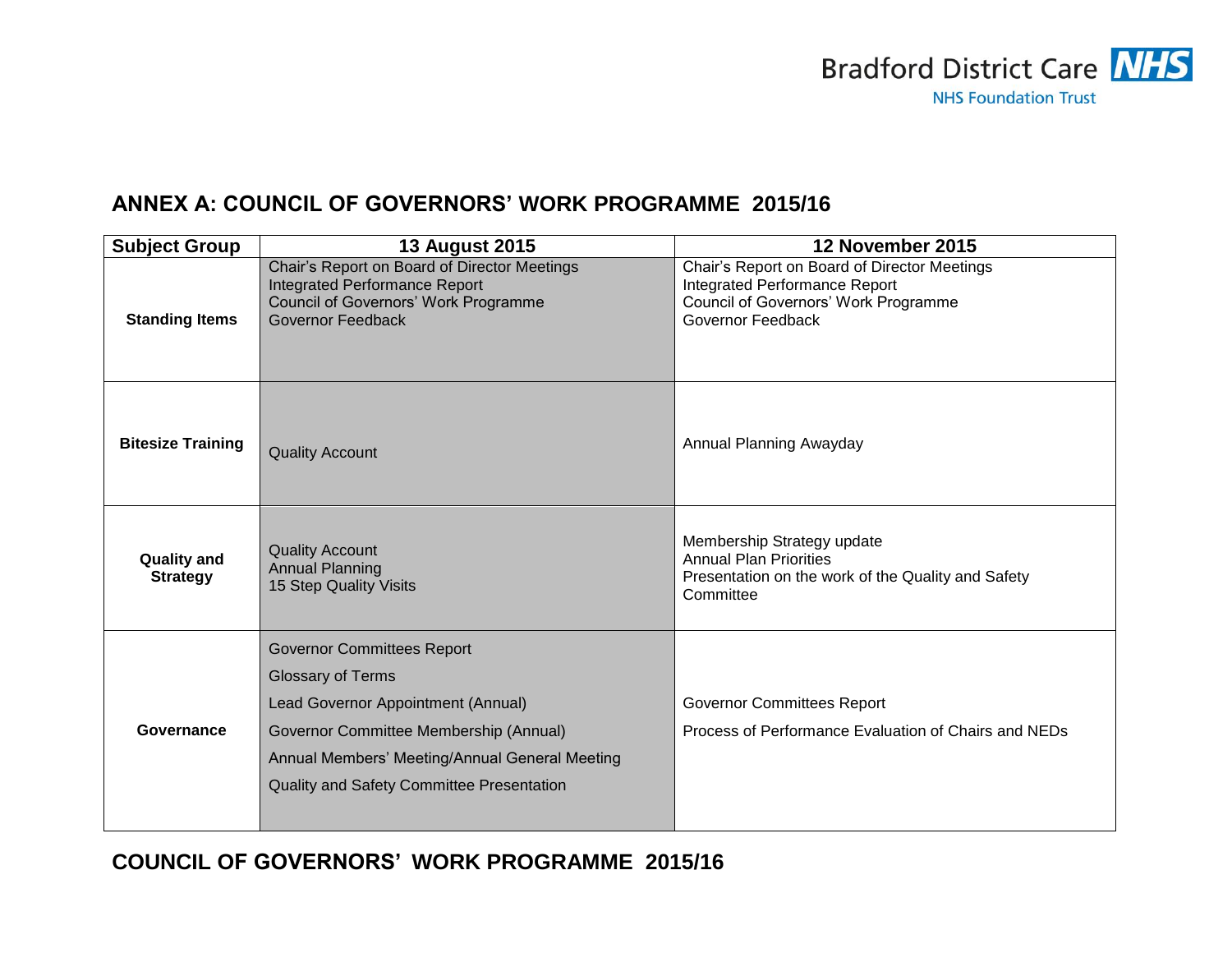| <b>Subject Group</b>                  | 11 February 2016                                                                                                                                                                                 | 12 May 2016                                                                                                                                                                   |
|---------------------------------------|--------------------------------------------------------------------------------------------------------------------------------------------------------------------------------------------------|-------------------------------------------------------------------------------------------------------------------------------------------------------------------------------|
| <b>Standing Items</b>                 | Chair's Report on Board of Director Meetings<br>Integrated Performance Report<br>Council of Governors' Work Programme<br>Governor Feedback                                                       | Chair's Report on Board of Director Meetings<br><b>Integrated Performance Report</b><br>Council of Governors' Work Programme<br>Governor Feedback                             |
| <b>Bitesize Training</b>              | You and Your Care Strategic Reference Group                                                                                                                                                      |                                                                                                                                                                               |
| <b>Quality and</b><br><b>Strategy</b> | <b>Annual Plan Priorities</b><br>Presentation on the work of the FBIC                                                                                                                            | <b>Annual Plan Priorities</b><br>Presentation about the MHLC<br><b>Quality Goals</b>                                                                                          |
| Governance                            | <b>Governors Committees Report</b><br>Presentation about the Audit Committee<br>Annual Report and Accounts<br>Register of Interests<br><b>COG Performance Review</b><br>Chair and NED Appraisals | <b>Governors Committees Report</b><br><b>External Auditor Appointment</b><br><b>Lead Governor Appointment</b><br><b>Committee Appointments</b><br><b>Skills Audit Refresh</b> |